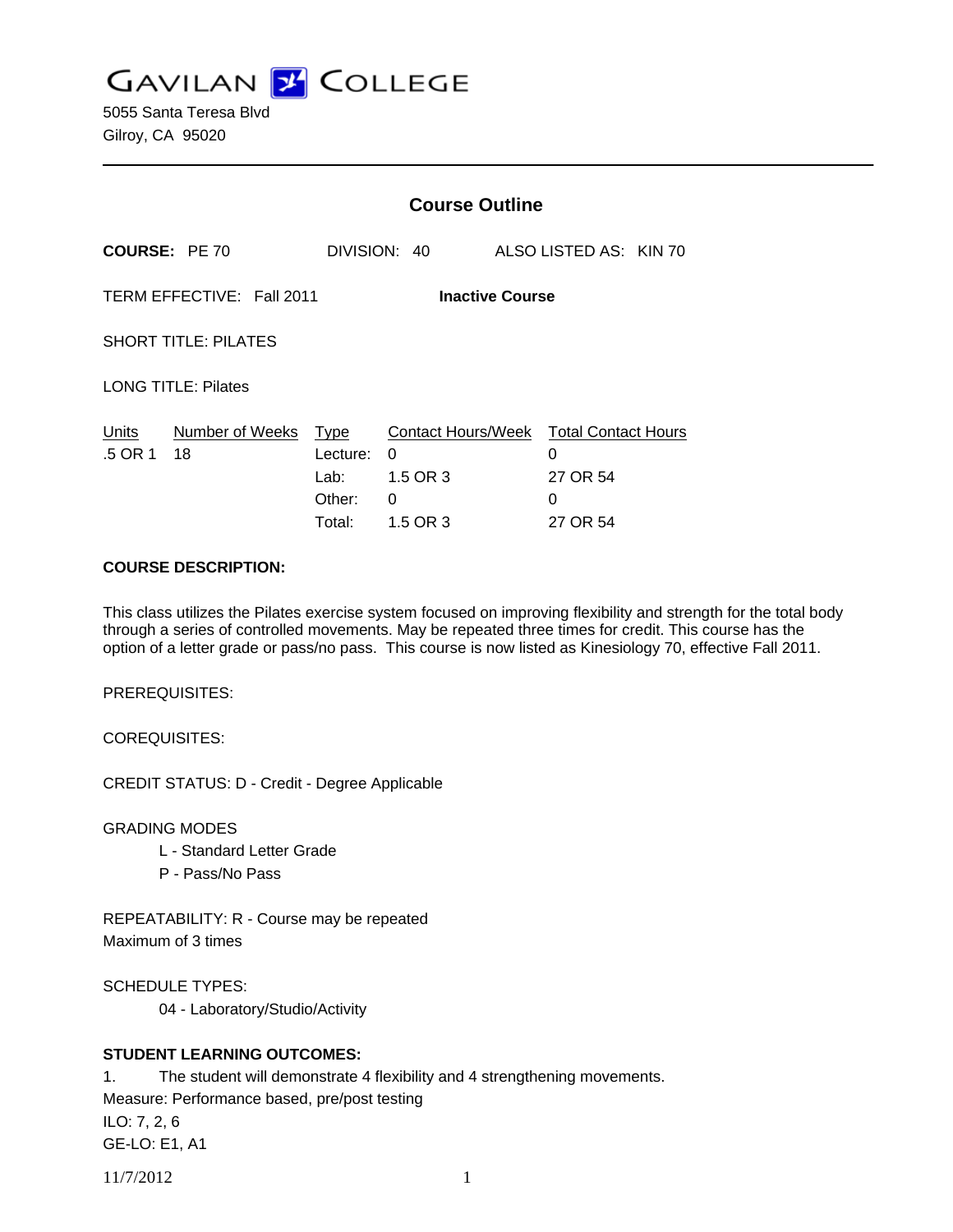2. The student will demonstrate 2 stability movements. Measure: Performance based, pre/post testing ILO: 7, 2, 6 GE-LO: E1, A1

3. The student will execute proper breathing techniques specific to Pilates. Measure: Observation, Demonstration ILO: 7, 6 GE-LO: E1, A1

## **CONTENT, STUDENT PERFORMANCE OBJECTIVES, OUT-OF-CLASS ASSIGNMENTS**

Inactive Course: 11/08/2010

This course is now listed as Kinesiology 70, effective Fall 2011.

Curriculum Approval Date: 11/23/2009

3 - 6 Hours

Orientation of course requirements. Complete individual flexibility, strength, and balance assessment. Class workouts. Continue pre-testing as needed. Introduce breathing exercises.

SPO: Students will participate in pre-testing. They will demonstrate proper breathing techniques as it relates to Pilates. They will execute the skills presented in class.

#### 3 - 6 Hours

Warm up. Demonstration of posture awareness and pelvic stability exercises. Continue exercises from previous week(s). Introduce spinal mobility movements designed to strengthen the back, gluteals, and hips.

SPO: Students will demonstrate a progression of movements designed to maintain a neutral pelvis position and develop abdominal and shoulder stability for postural endurance. They will participate in class workouts.

## 4.5 - 9 Hours

Warm up. Presentation on abdominal warm up and abdominal strengthening movements. Review movements learned to date. Introduce spinal rotation.

SPO: Students will demonstrate 2 abdominal strengthening exercises. They will execute pelvic and shoulder stability for postural endurance.

## 4.5 - 9 Hours

Warm up. Presentation on side stability and exercises to strengthen the side, hip, and inside thigh muscles. Continue exercises from previous weeks. Add scapula stability and back strengthening exercises.

SPO: Students will participate in class workouts. They will demonstrate the new side, hip, and inside thigh muscle exercises and perform two scapula stability and back strengthening exercises.

## 4.5 - 9 Hours

Warm up. Review movements covered to date. Incorporate additional stretches used to improve flexibility. SPO: Students will demonstrate two different flexibility exercises. They will participate in class workouts.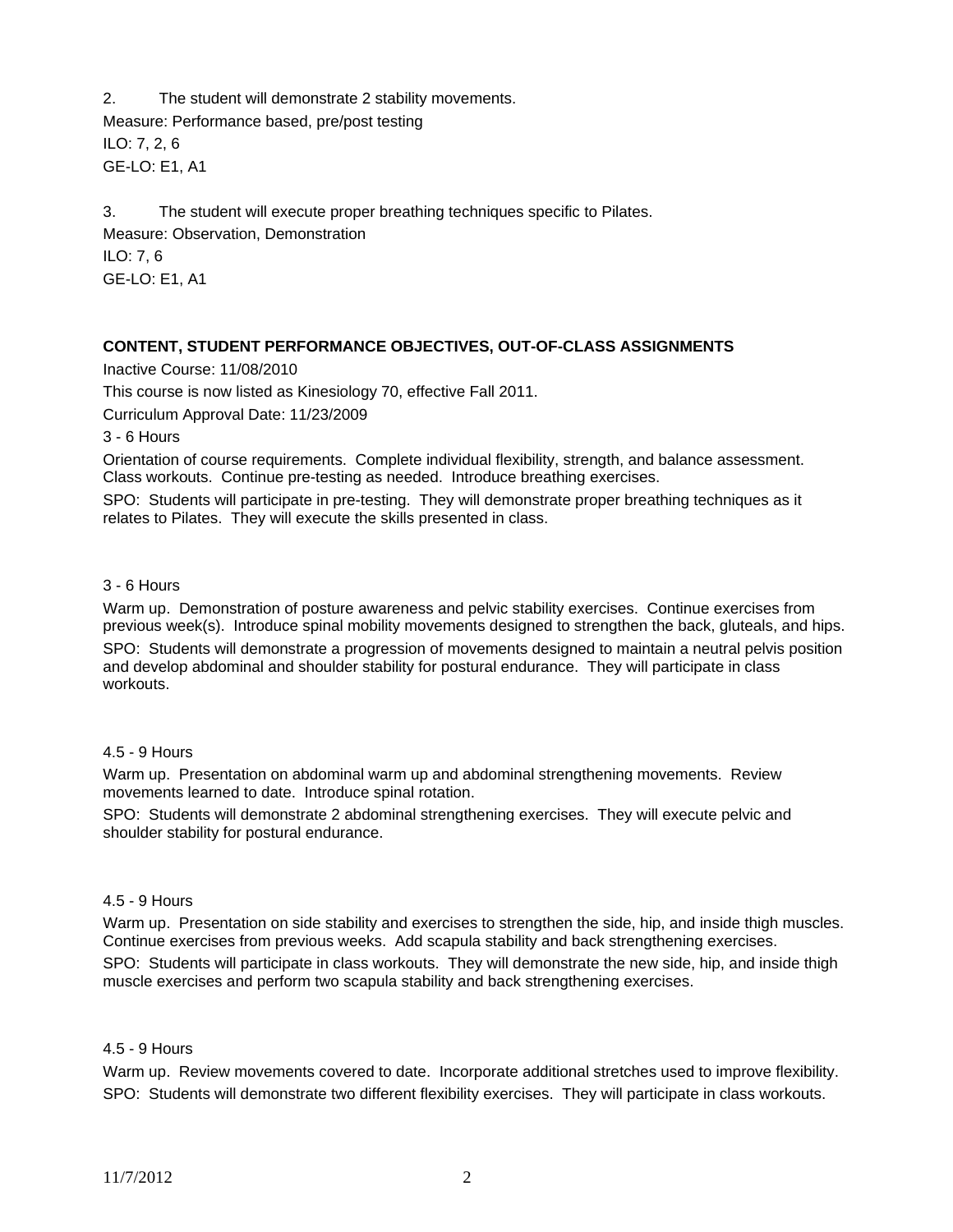## 6 - 12 Hours

Warm up. Integrate full body challenges. Complete individual flexibility, strength, and balance assessment (post-testing).

SPO: Students will apply the various movements into a total body workout. They will participate in posttesting.

## 2 Hours

Final.

SPO: Students will complete their self-reflection and personal assessment of progress written assignment. Note:

Students who repeat the class will have the opportunity to improve their flexibility, strength, and balance. The student's skills or proficiencies will be enhanced by supervised repetition and practice.

# **METHODS OF INSTRUCTION:**

Demonstration, video, guided practice

## **METHODS OF EVALUATION:**

The types of writing assignments required: Other: Journaling, written self assessment The problem-solving assignments required: None The types of skill demonstrations required: Performance exams Other: Pre and Post Training The types of objective examinations used in the course: None Other category: Requires student participation The basis for assigning students grades in the course: Writing assignments: 5% - 10% Problem-solving demonstrations: 0% - 0% Skill demonstrations: 30% - 40% Objective examinations: 0% - 0% Other methods of evaluation: 50% - 60%

# **REPRESENTATIVE TEXTBOOKS:**

## **ARTICULATION and CERTIFICATE INFORMATION**

 Associate Degree: GAV E1, effective 200530 CSU GE: CSU E1, effective 200530 IGETC: CSU TRANSFER: Transferable CSU, effective 200530